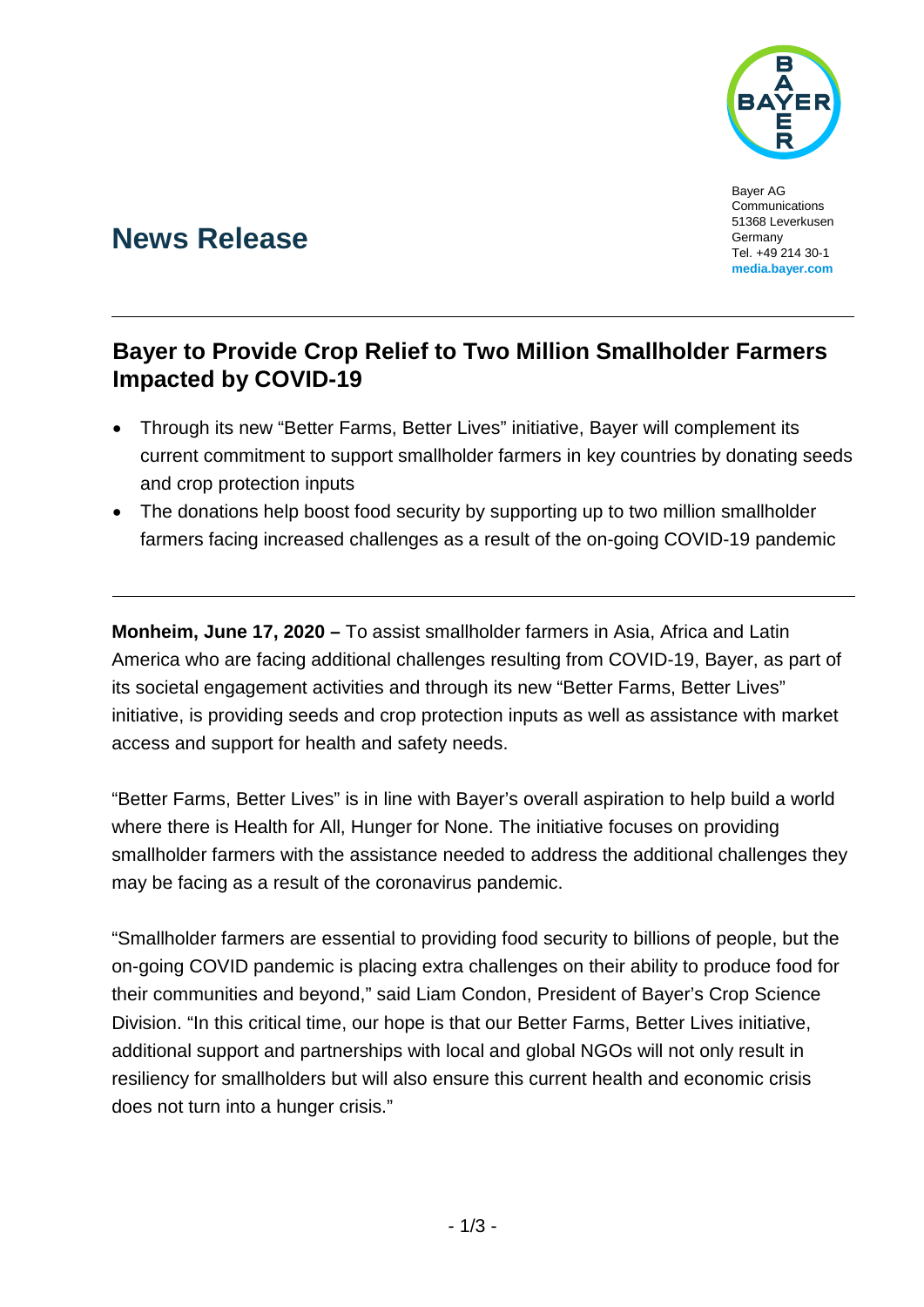The COVID pandemic has caused logistical issues for many farmers globally due to enforced lockdowns which has limited access to seeds, crop protection inputs and labor. As a result of disruptions to food supplies, consumers may ultimately see higher food prices, ironically at a time when many farmers are seeing reduced incomes due to disruptions in the supply chain and the subsequent lack of market access.

[Bayer is committed](https://media.bayer.com/baynews/baynews.nsf/id/Bayer-committed-to-shaping-a-more-sustainable-food-system) to helping more than 100 million smallholders in low- and middleincome countries by 2030. The immediate COVID-19 response through the "Better Farms, Better Lives" initiative complements on-going smallholder support which will aid in mid-term recovery as well as long-term resilience. Additionally, in collaboration with others and to ensure the greatest successful impact for smallholders, Bayer will work and expand its partnerships with governments, internationally recognized NGOs and local organizations; create a Smallholder Center of Excellence for sharing successes; provide accelerated access to digital farming tools to increase capabilities; scale up existing and new value chain partnerships and further expand value chain partnerships across Asia-Pacific countries.

Through this initiative, Bayer plans to help up to two million smallholder farmers, that provide food security to tens of millions of families in vulnerable communities. The Better Life Farming Care Packages will be tailored to specific local needs and may include seeds for crops such as tomatoes, peppers, rice and corn to sustain livelihoods, crop protection products, personal protective equipment and safety and training materials.

Of the estimated, [550 million smallholder](https://www.cropscience.bayer.com/people-planet/impact/smallholder-farmers) farmers worldwide, it's estimated that 97 percent work on farms that are smaller than 10 hectares or 25 acres and produce more than 80 percent of the food in developing countries. These farms are often family-run businesses that have a long history in the communities where they live.

For more information on Bayer's "Better Lives, Better Farms" initiative and its commitment to smallholder farmers, visit www.bayer.com.

### **About Bayer**

Bayer is a global enterprise with core competencies in the life science fields of health care and nutrition. Its products and services are designed to benefit people by supporting efforts to overcome the major challenges presented by a growing and aging global